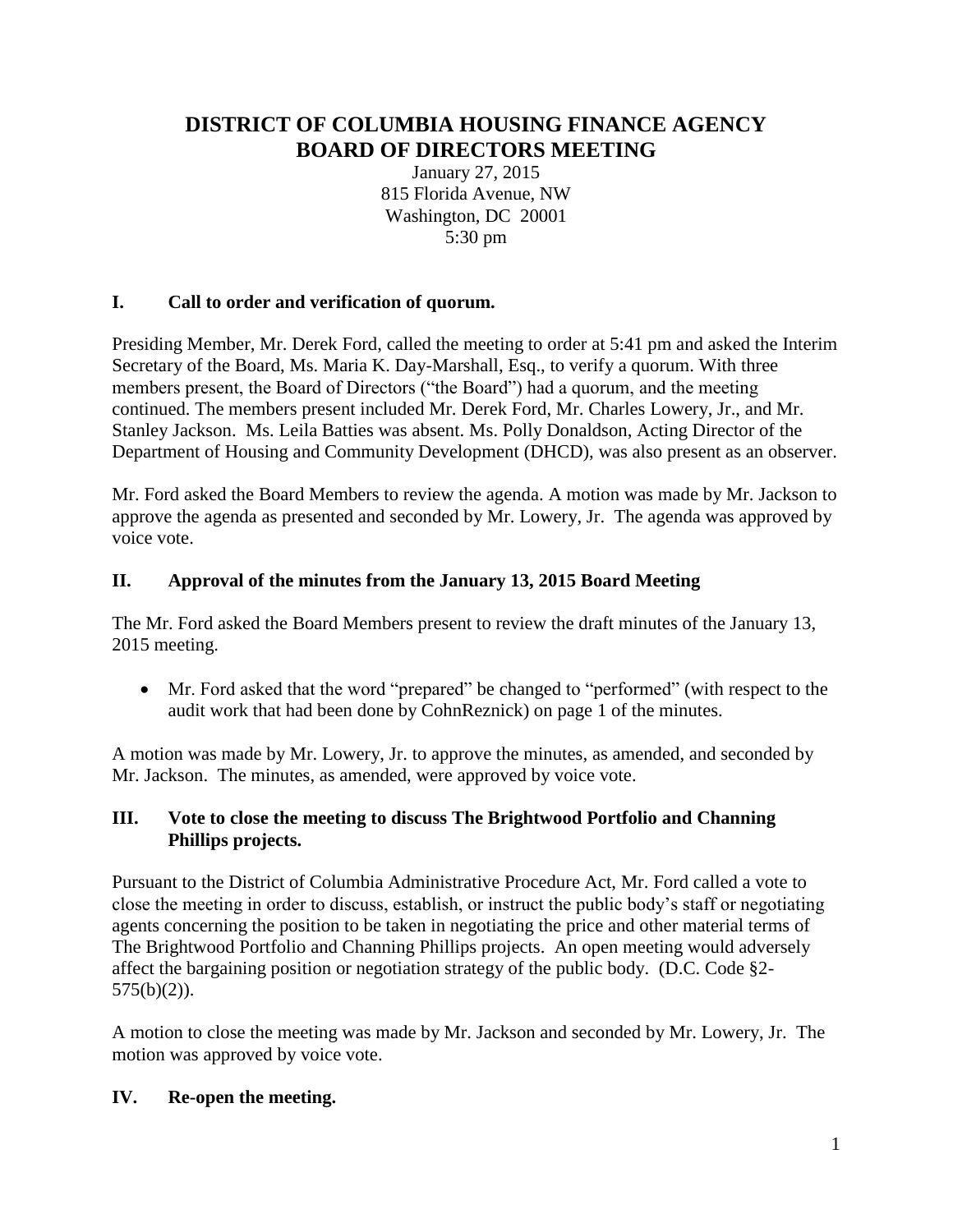A motion to re-open the meeting was made by Mr. Lowery, Jr. and seconded by Mr. Jackson. The motion was approved by voice vote.

## **V. Consideration of DCHFA Resolution No. 2015-01 for Brightwood Portfolio.**

Ms. Maria Day-Marshall, Interim Secretary to the Board, introduced the resolution to the Board for consideration. Ms. Day-Marshall then introduced Mr. Anthony Waddell, Director of Public Finance, to present the matter to the Board. Mr. Waddell introduced Ms. Patience Dean, Development Analyst, as the development analyst working on the project.

Mr. Ford asked Ms. Dean for a presentation.

Ms. Dean responded that the project consists of the acquisition and rehabilitation of a scattered site of four three-story buildings (The Vizcaya, The Valencia and The Concord, which is comprised of two buildings) located in the Brightwood neighborhood of Washington, DC. The principal development company for the project is Hampstead Brightwood Partners, LP, which is controlled by The Hampstead Group and Nix Development Company, LLC.

After construction is complete, the project will consist of 140 units. 90% of the units will be made affordable at 60% of area median income (AMI). There will be no increase in rents for any existing residents due to the developer funding a reserve which will compensate for the difference in current rents and the post-rehabilitation rents. The total development cost is \$28.2 million. R4 will be the tax credit investor, and Citibank will be the bond purchaser. Members of the development team who were present included the following: Greg Gossard, Principal of The Hampstead Group; Ray Nix of Nix Development Company, LLC; Mr. Leon Wells, President of the Concord tenants association; representatives from both the Valencia and Vizcaya tenants associations, who also spoke in support of the project; and representatives from the Latino Economic Development Corporation and the Latin American Youth Center, who spoke in detail about the services that will be provided at the Project. Trevor Tullius of Squire Patton Boggs US and Karen Kendrick-Brown of Lewis & Munday represented Co-Bond Counsel.

Mr. Ford asked Ms. Dean to clarify the back-to-back loan structure. Ms. Dean responded that due to Citibank's desire to earn CRA credit, the structure is modified slightly by providing a loan to the Agency, that then loans those proceeds to the developer to finance the acquisition and rehabilitation of the project. Mr. Ford asked if there was an opinion from Bond Counsel about the issuance of bonds as opposed to a governmental loan. Mr. Winter replied that multiple firms have provided such an opinion that the notes are similar to the bonds in that the proceeds from the governmental obligations are used for public purposes permitted by the IRS Code.

Mr. Lowery asked if Citibank were the only bank that has the same treatment with respect to CRA credit. Mr. Winter responded that to date Citibank is the only bank with which the Agency has worked that uses this structure but other banks are considering moving to the back-to-back loan structure, perhaps including Wells Fargo.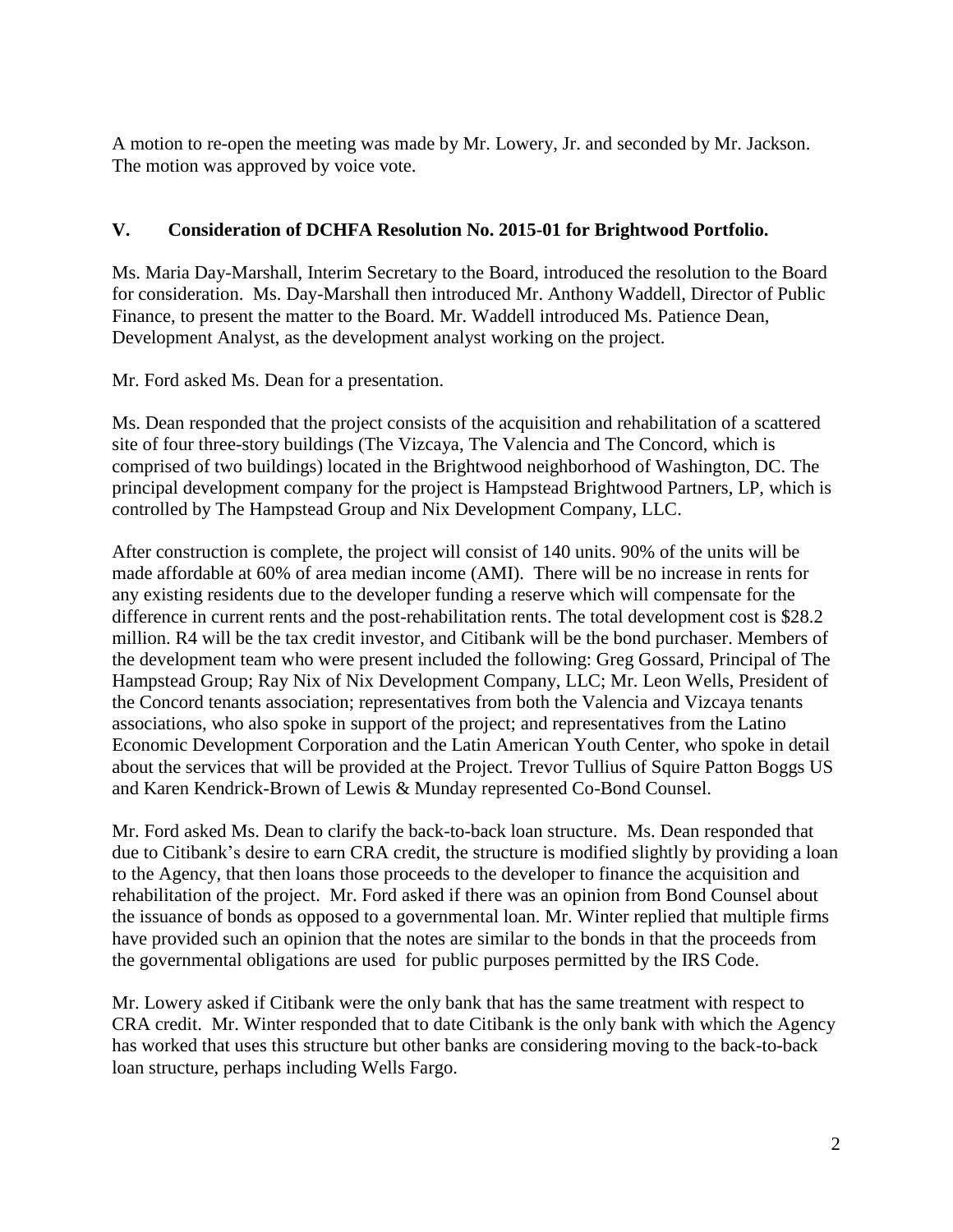Questions asked by the Board of Directors included the following:

- Mr. Ford asked about the operating subsidy for 17 years. Ms. Dean gave further explanation.
- Mr. Lowery asked for an explanation of the rents for the units that will not be restricted to 60% of AMI. Ms. Dean responded that some tenants have income above 60% of AMI but to allow them to stay in the property, rents will not be set higher than they currently are until those units are vacated. Incoming tenants might pay market rate at the time of their move-in.
- Mr. Jackson asked about the high concentration of one- and two- bedroom units and the high volume of one-bedroom units. Is there any consideration to changing the unit mix? The development team replied that the unit mix was reflective of the current rent rolls at the properties, which have a very high rate of occupancy, and demand as reflected in the market study that was conducted.

Mr. Jackson moved approval of the Resolution which was seconded by Mr. Lowery. With a vote of 3 – 0 the motion carried, and the Resolution was approved.

## **VI. Consideration of DCHFA Resolution No. 2015-02 Channing Phillips project.**

Ms. Maria Day-Marshall, Interim Secretary to the Board, introduced the resolution to the Board for consideration. Ms. Day-Marshall then introduced Mr. Anthony Waddell to present the matter to the Board. Mr. Waddell introduced Mr. Edward Pauls, Senior Development Officer, as the development officer for the project.

This is the second phase of Lincoln Westmoreland. The first phase closed in November. The project consists of 56 units and approximately 3,300 square feet of retail space in an eight story building next to the existing Lincoln Westmoreland building near the Shaw/Green/Yellow Metro Station. The total development costs of \$23.4 million will be partially financed by approximately \$11.5 million of tax-exempt bond proceeds and \$10 million of equity/loan proceeds from the developer. The unit mix is 28 one-bedroom units, 21 two-bedroom units and 7 three-bedroom units. All units will be affordable to families at or below 60% of AMI. With an anticipated 13-14 month construction period, construction is expected to be complete in the Spring of 2016. AGM will be the HUD/FHA Lender. The bonds will be sold through a public offering by Jeffries LLC and RBC Capital Markets. Hudson Housing Capital will be the LIHTC syndicator. Members of the development team in attendance at the meeting included the following: Mr. Dahn Warner and Robert Agus, who represented the developer, and Lisa Stirgenbacher, who represented Kutak Rock LLP, Bond Counsel.

The development team represented that a sit down restaurant is being considered for the retail space, but only healthy options will be considered.

Mr. Ford asked if the term of the bonds is 2 years. Mr. Pauls responded yes.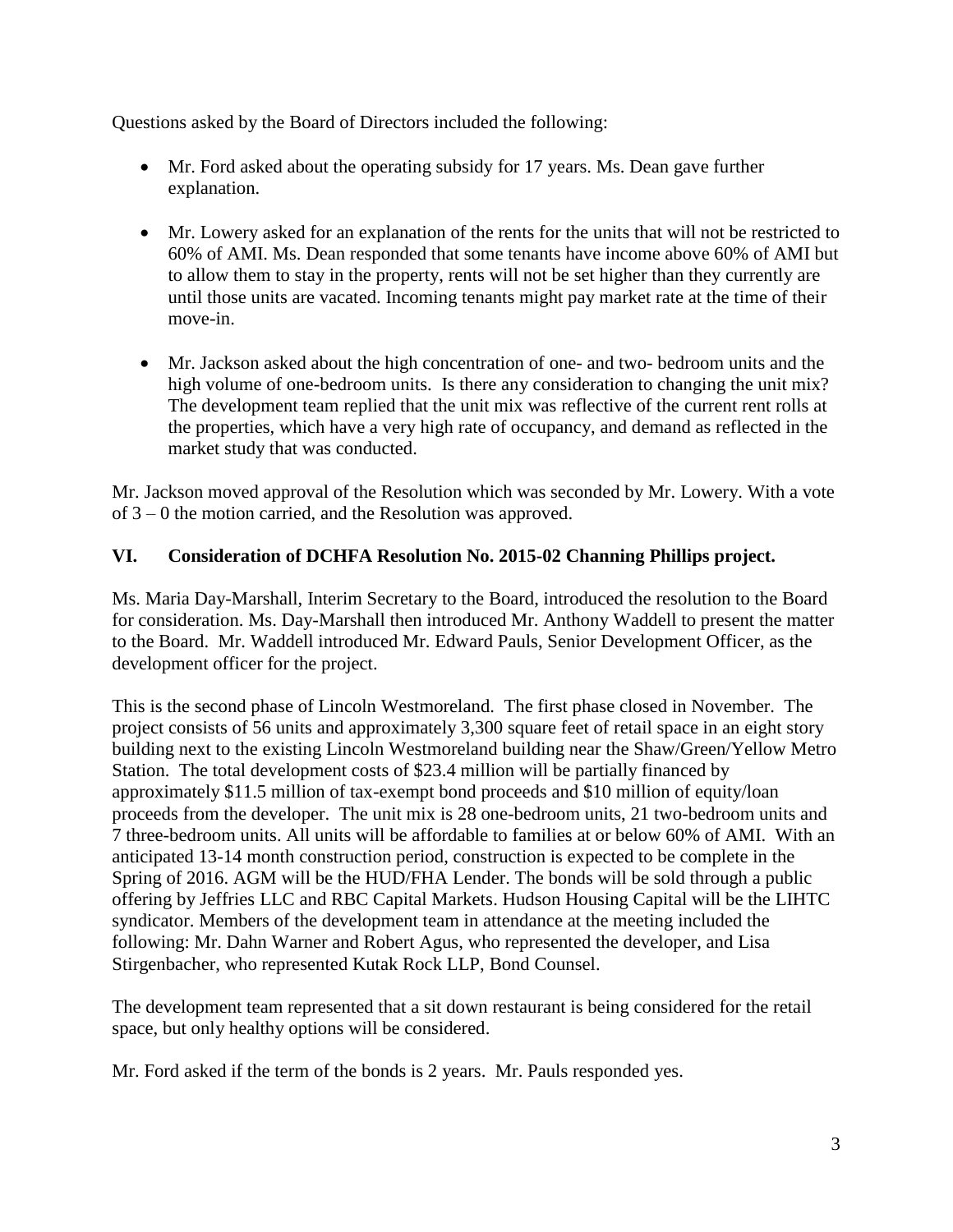Mr. Ford asked if the Agency's fees are capped. Mr. Pauls responded yes and that the calculation of fees will be finalized about a week before closing.

Mr. Ford asked if the term had been recommended by staff. Mr. Pauls responded no, the developer came with the structure already in place.

Mr. Ford asked how much latitude DCHFA has with recommending a structure. Ms. Day-Marshall responded that DCHFA does not push structure, because DCHFA tries to provide the lowest cost of capital for the project.

Mr. Ford asked if the Agency projects budget revenue based upon financing structure. Ms. Day-Marshall responded that we try to take anticipated structure of the transactions into account when making budget projections.

Mr. Lowery noted that the cost of construction seemed to rise. Mr. Pauls responded that is due to the location of the project and its proximity to the Metro.

Mr. Ford asked who the guarantor is. Mr. Pauls responded Lincoln Westmoreland Housing, Inc. Mr. Ford asked if we were satisfied with the net worth. Mr. Pauls responded yes.

Mr. Jackson commented that acquisition prices are challenging in more desirable areas of the District. He noted that it was a creative idea to leverage the assets that the developer owned to produce new construction of several two- and three-bedrooms, capturing family population at a transit oriented development, which should be encouraged.

A motion to approve the Resolution was made by Mr. Charles Lowery, Jr. and seconded by Mr. Stanley Jackson. With a vote of 3- 0, the motion carried, and the Resolution was approved.

## **VII. Interim Executive Director's Report.**

- The Parkway Overlook Supplemental Claim has been submitted to HUD. DCHFA is expected to receive approximately \$600,000. DHCD has approved the DCHA predevelopment loan.
- The Pilot Phase II of the HomeSaver program has been extended to February 28, 2015. Phase I stopped intake last October. Phase II is the Tax Lien Extinguishment Program. The fact sheet was circulated to the Board.
- NALHFA Board meeting was held at the DC NALHFA office last Friday. The representative from Freddie Mac described a single family program that will compete with the Fannie product. DCHFA will evaluate whether it will be advantageous to offer the Freddie Mac product.
- A MANNA event was held at the Agency for George Rothman's retirement and to celebrate Milton Bailey's joining the organization.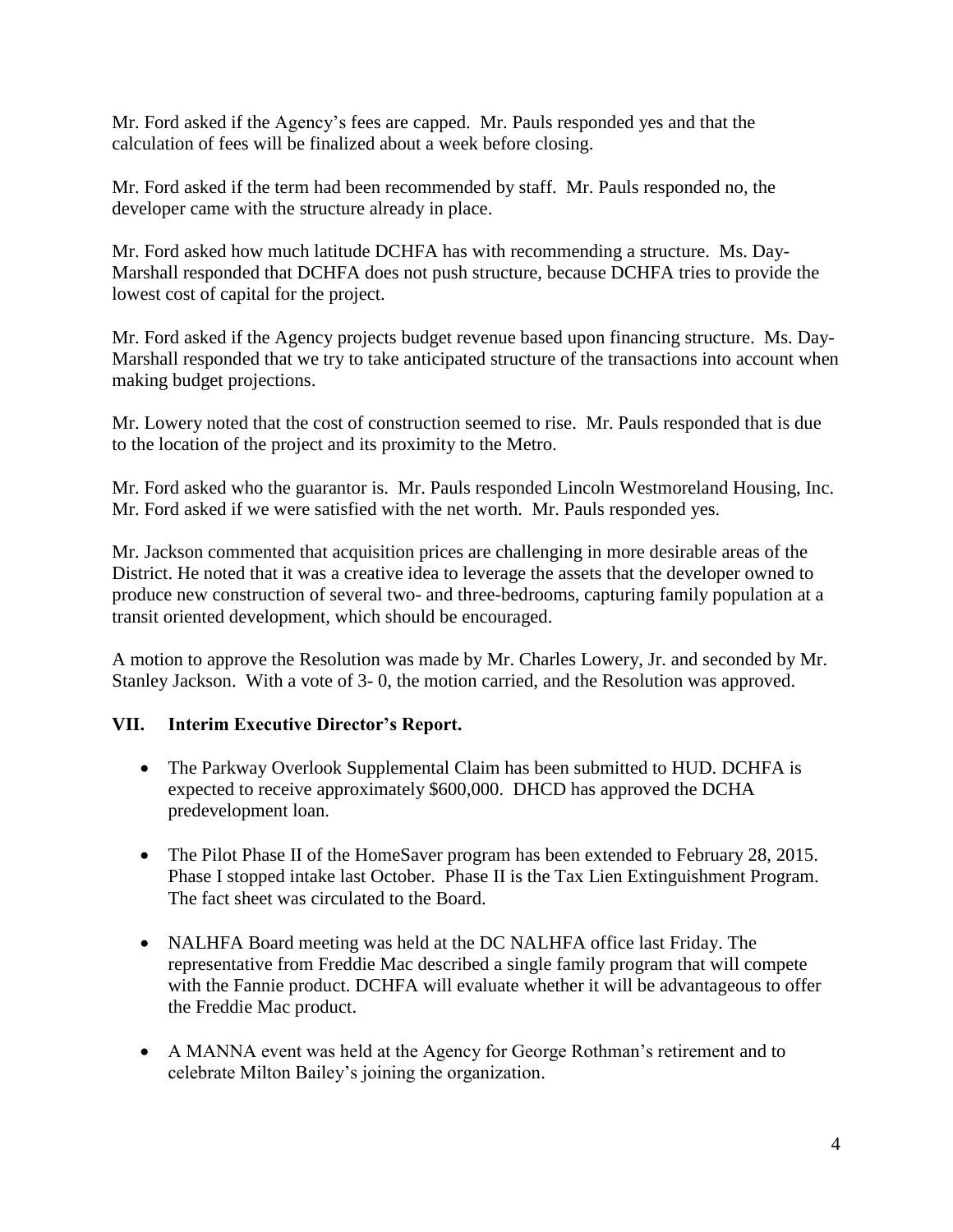- Staff is interested in using proceeds from the existing PNC line of credit to pay off certificates of participation that were used to purchase the Agency's headquarters building. Redemption will realize a cost savings of approximately \$53,000. The Agency is targeting redemption on April  $1<sup>st</sup>$ .
- Staff changes Matthew Aliberti, Director of Single Family Programs, is leaving to go to United Way. Agency is recruiting for a new director and possibly a deputy director. Allison Ladd, Associate Executive Director, is leaving to become the Chief Operating Officer at DHCD.

## **VIII. Other Business.**

- Mr. Nkosi Bradley provided a government affairs update. On February 20th, Councilmember Bonds will hold a meeting to give an opportunity for Directors to share their vision, interests and issues they may foresee in the upcoming fiscal year. Mr. Bradley will reach out to Councilmember Brianne Nadeau to discuss HFA matters.
- The number of committees has been reduced from 10 to 8. The Economic Development Committee had been rolled into the Committee of the Whole. Councilmember Mendleson will chair that committee.
- The Agency launched Open Doors in May 2013. In less than two years, the volume is over \$90 million. The Agency will celebrate when \$100 million in volume is reached.
- Financial Management Software Update Mr. Thurston Ramey provided a status update. The review team has held meetings to discuss evaluation of the proposals that have been received. The team has been contacting references for each bidder and hopes to have calls completed by the second week of February. The demonstration phase will be the third week of February.
	- Mr. Ford asked when the contract will be signed. Mr. Ramey responded it depends on what occurs in the next couple of weeks.
	- Mr. Jackson said proposals were not exactly the same and the responsiveness must be evaluated. Mr. Ramey responded the demonstration is a large piece of the puzzle. Ms. Fran Makle said that the team expects to bring a recommendation to the Board at the first meeting in March.
- Next Meeting The Board will meet on Tuesday, February 10, 2015.
- The Real Estate Advisory Services consultants would like to present to the Board at the next meeting. Staff was instructed to execute a 90-day extension of the Real Estate Services contract.

## **IX. Adjournment**